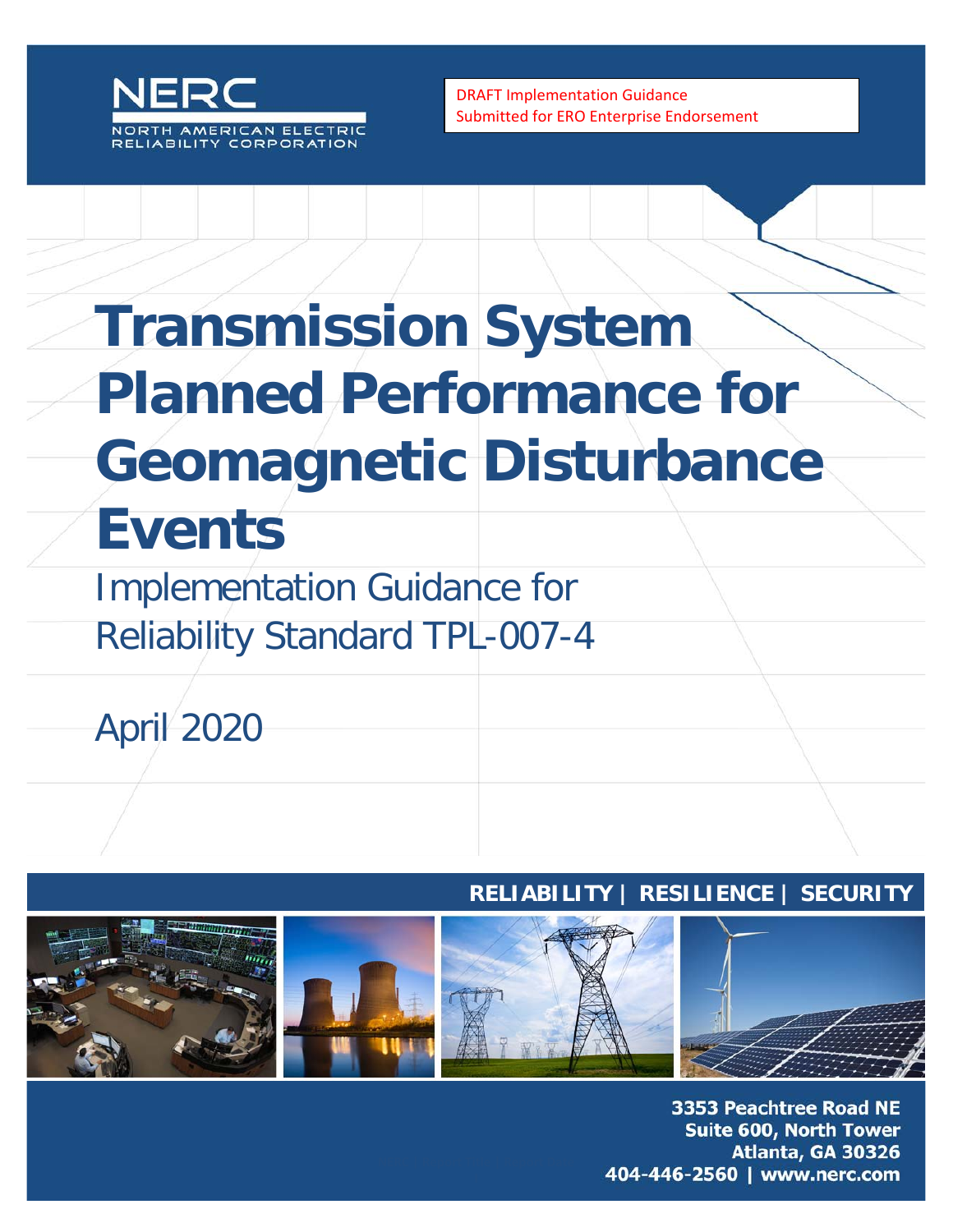## **Table of Contents**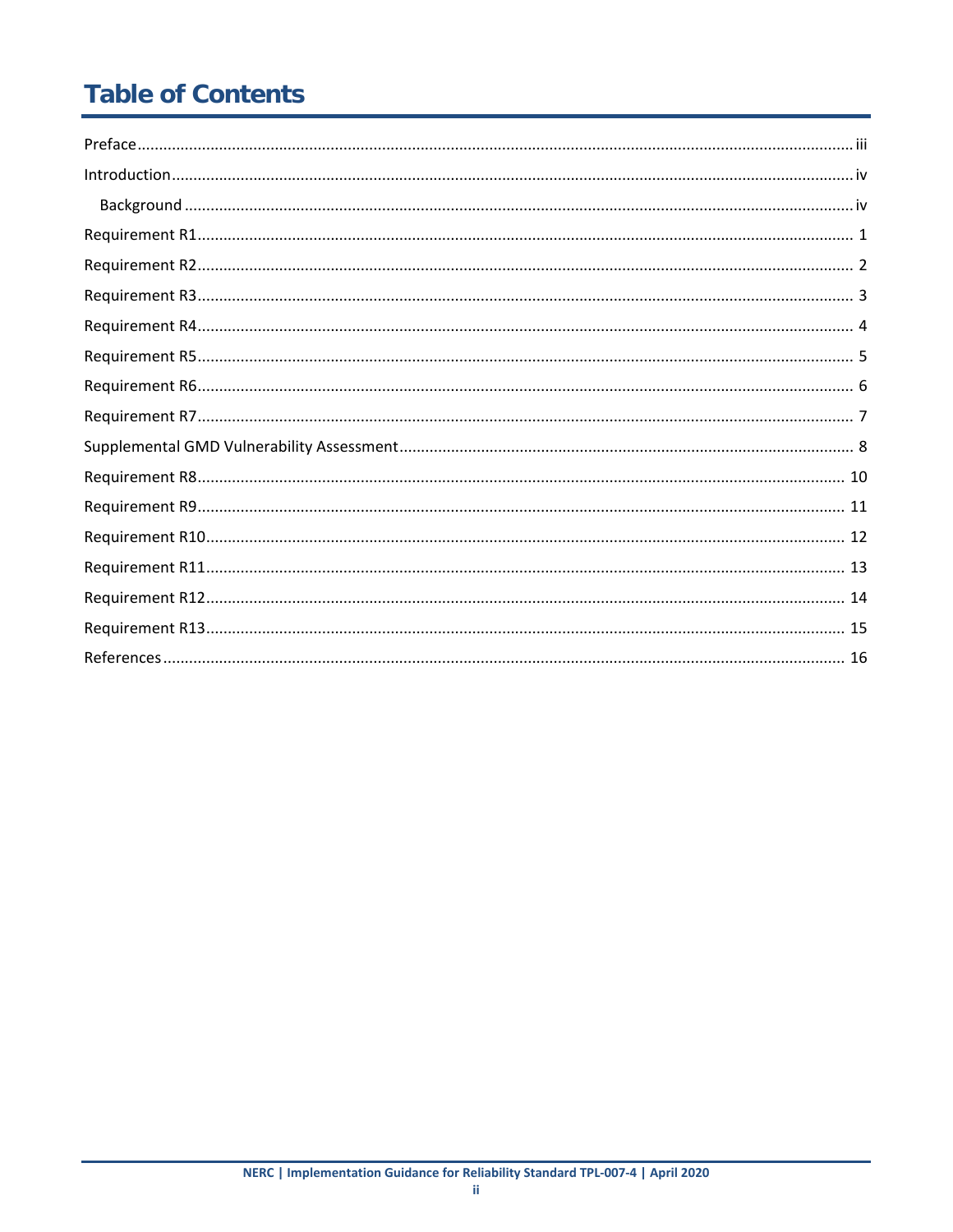#### <span id="page-2-0"></span>**Preface**

Electricity is a key component of the fabric of modern society and the Electric Reliability Organization (ERO) Enterprise serves to strengthen that fabric. The vision for the ERO Enterprise, which is comprised of the North American Electric Reliability Corporation (NERC) and the six Regional Entities (REs), is a highly reliable and secure North American bulk power system (BPS). Our mission is to assure the effective and efficient reduction of risks to the reliability and security of the grid.

> Reliability | Resilience | Security *Because nearly 400 million citizens in North America are counting on us*

The North American BPS is divided into six RE boundaries as shown in the map and corresponding table below. The multicolored area denotes overlap as some load-serving entities participate in one Region while associated Transmission Owners/Operators participate in another.



| <b>MRO</b>      | <b>Midwest Reliability Organization</b>         |
|-----------------|-------------------------------------------------|
| <b>NPCC</b>     | <b>Northeast Power Coordinating Council</b>     |
| <b>RF</b>       | ReliabilityFirst                                |
| <b>SERC</b>     | <b>SERC Reliability Corporation</b>             |
| <b>Texas RE</b> | <b>Texas Reliability Entity</b>                 |
| <b>WECC</b>     | <b>Western Electricity Coordinating Council</b> |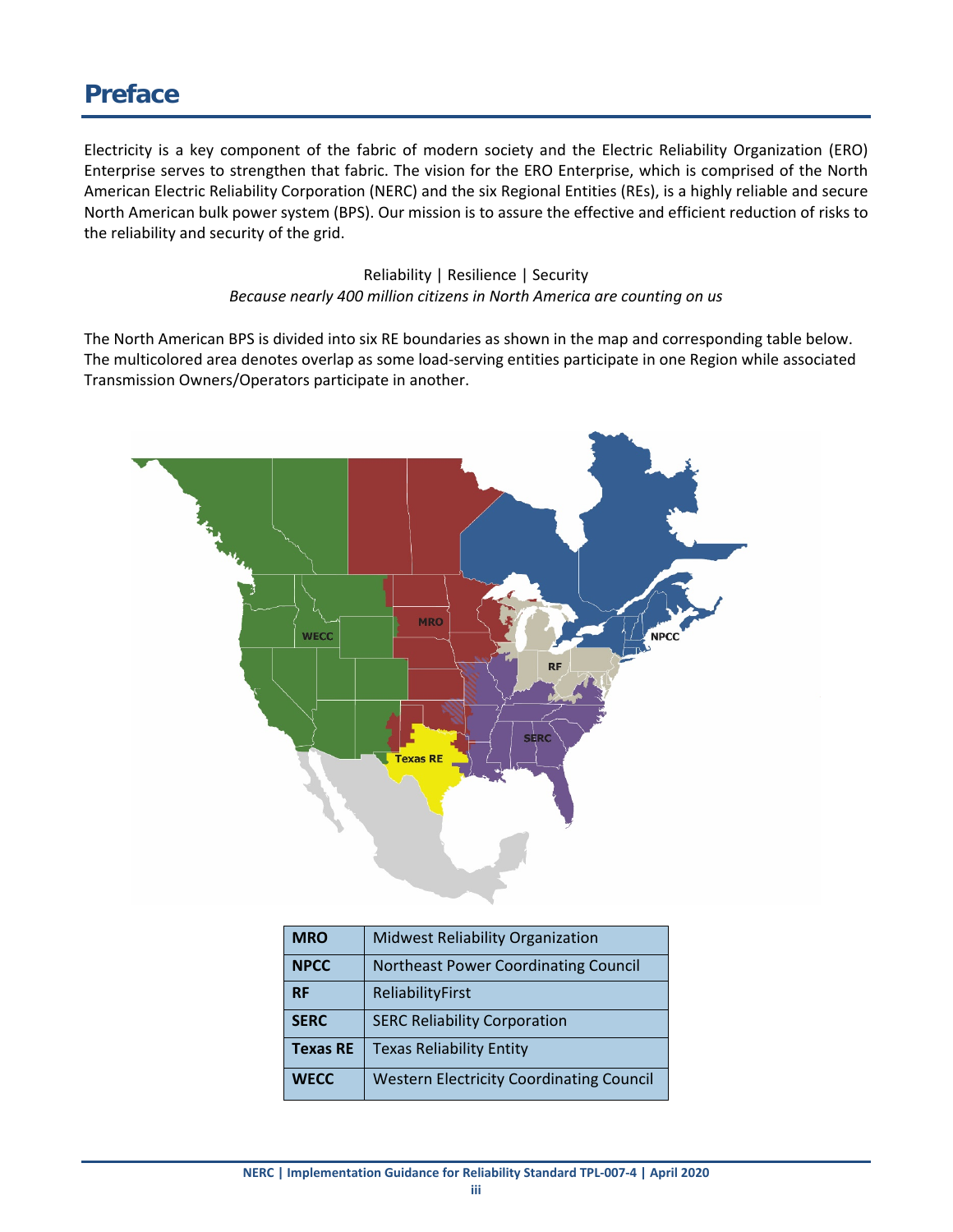#### <span id="page-3-0"></span>**Introduction**

#### <span id="page-3-1"></span>**Background**

The Standards Project 2019-01 Modifications to TPL-007-3 standard drafting team prepared this Implementation Guidance to provide example approaches for compliance with the modifications to TPL-007 – Transmission System Planned Performance for Geomagnetic Disturbance Events. Implementation Guidance does not prescribe the only approach, but highlights one or more approaches that would be effective in achieving compliance with the standard. Because Implementation Guidance only provides examples, entities may choose alternative approaches based on engineering judgement, individual equipment, and system conditions.

The first version of the standard, TPL-007-1 which was approved in FERC's Order No. 779 [1], requires entities to assess the impact to their systems from a defined event referred to as the "Benchmark GMD Event." The second version of the standard, TPL-007-2, adds new Requirements R8, R9, and R10 to require responsible entities to assess the potential implications of a "Supplemental GMD Event" on their equipment and systems in accordance with FERC's directives in Order No. 830 [2]. Some GMD events have shown localized enhancements of the geomagnetic field. The supplemental GMD event was developed to represent conditions associated with such localized enhancement during a severe GMD event for use in a GMD Vulnerability Assessment. The third version of the standard, TPL-007-3, adds a Canadian variance for Canadian Registered Entities to leverage operating experience, observed GMD effects, and on-going research efforts for defining alternative Benchmark GMD Events and/or Supplemental GMD Events that appropriately reflect their specific geographical and geological characteristics. No continent-wide requirements were changed between the second and the third versions of the standard. The fourth version, TPL-007-4, addresses the directives issued by FERC in Order No. 851 [3] to modify Reliability Standard TPL-007-3. FERC directed NERC to submit modifications to: (1) require the development and implementation of corrective action plans to mitigate assessed supplemental GMD event vulnerabilities (P 29); and (2) to replace the corrective action plan time-extension provision in TPL-007-3 Requirement R7.4 with a process through which extensions of time are considered on a case-by-case basis (P 54).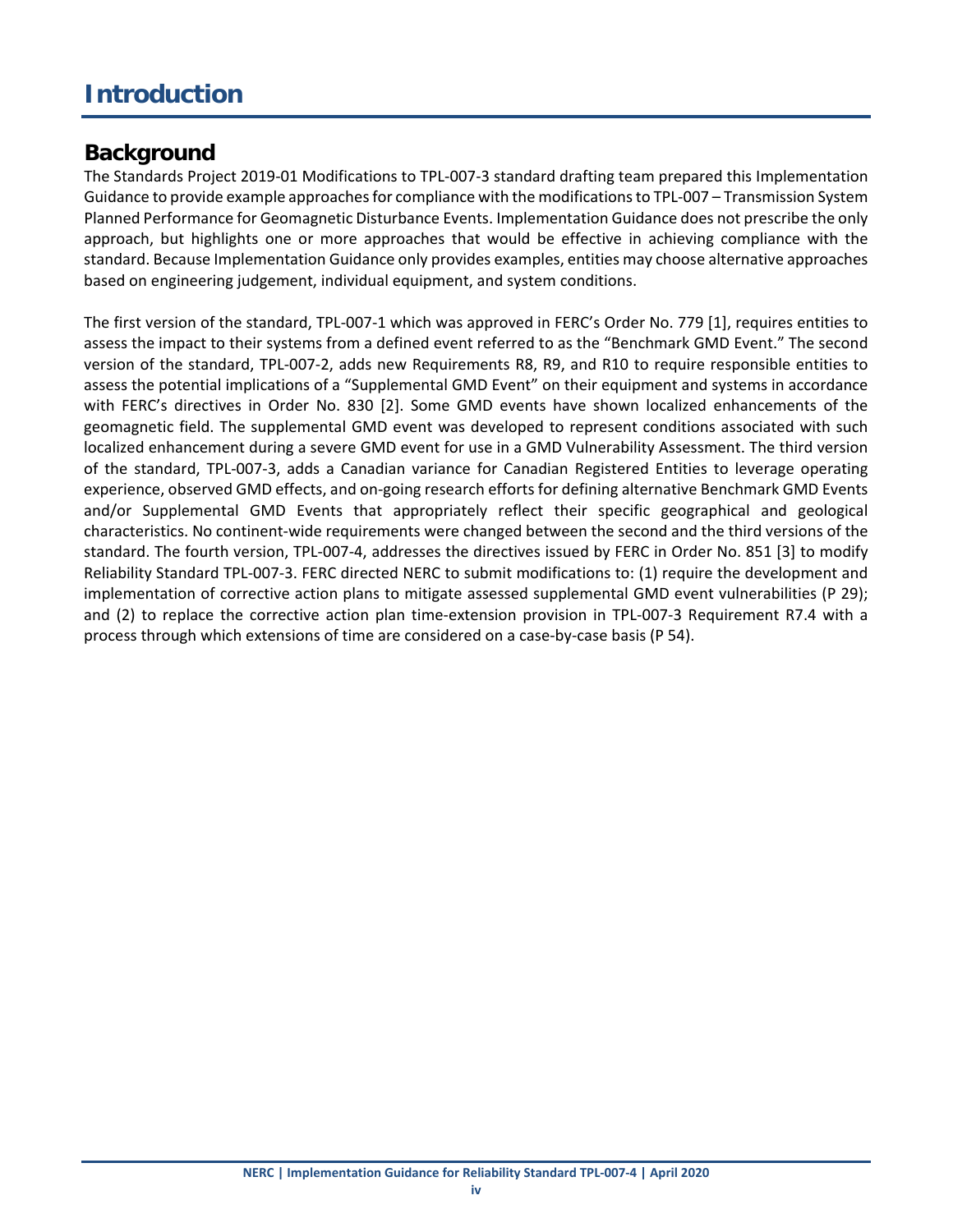<span id="page-4-0"></span>In some areas, planning entities may determine that the most effective approach to conduct a GMD Vulnerability Assessment is through a regional planning organization. No requirement in the standard is intended to prohibit a collaborative approach where roles and responsibilities are determined by a planning organization made up of one or more Planning Coordinator(s).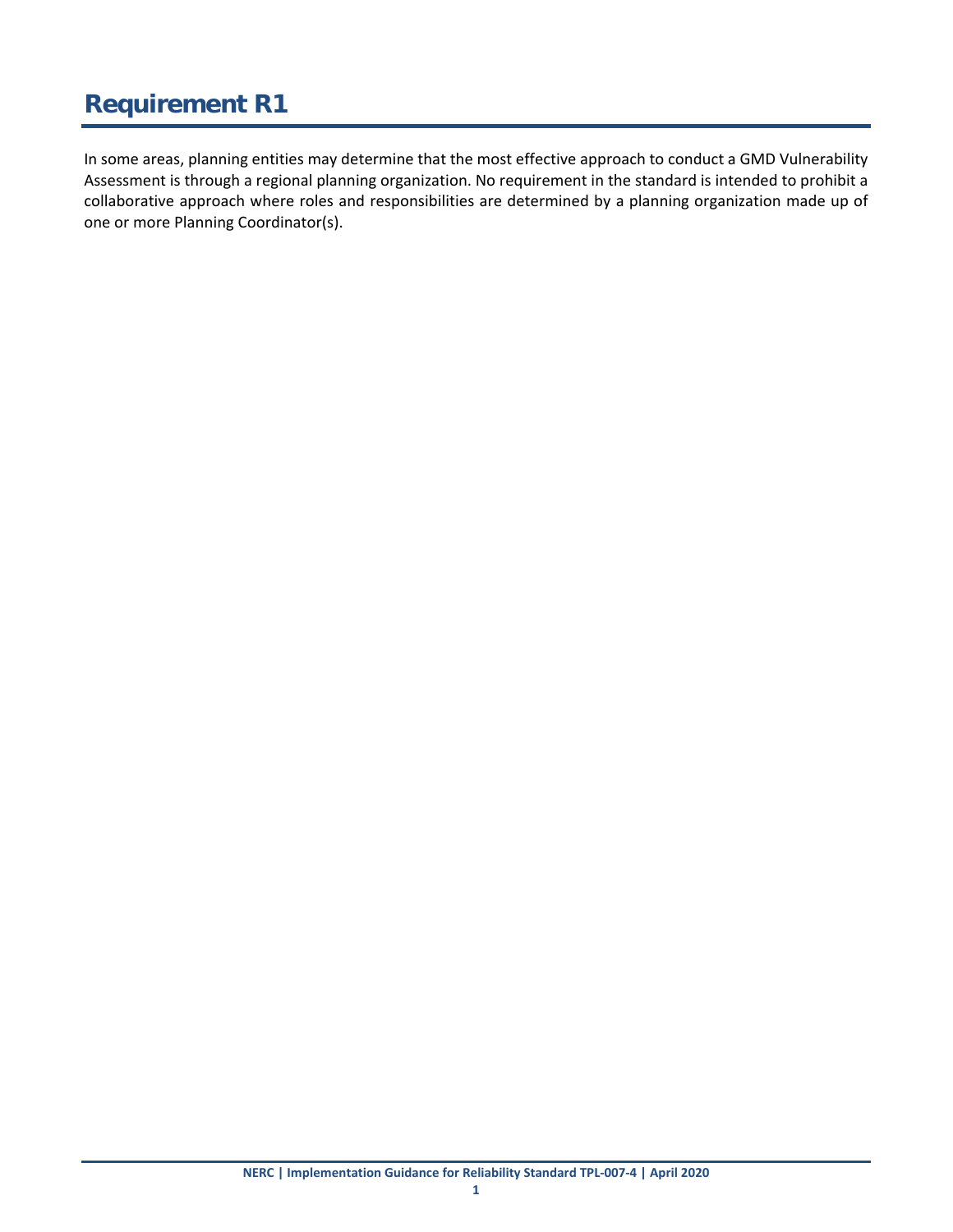<span id="page-5-0"></span>The projected System condition for GMD planning may include adjustments to the System that are executable in response to space weather information. These system adjustments could for example include recalling or postponing maintenance outages.

Underground pipe-type cables present a special modeling situation in that the steel pipe that encloses the power conductors significantly reduces the geoelectric field induced into the conductors themselves, while they remain a path for GIC. Solid dielectric cables that are not enclosed by a steel pipe will not experience a reduction in the induced geoelectric field. If applicable, include the above special modeling situations in the GIC System model.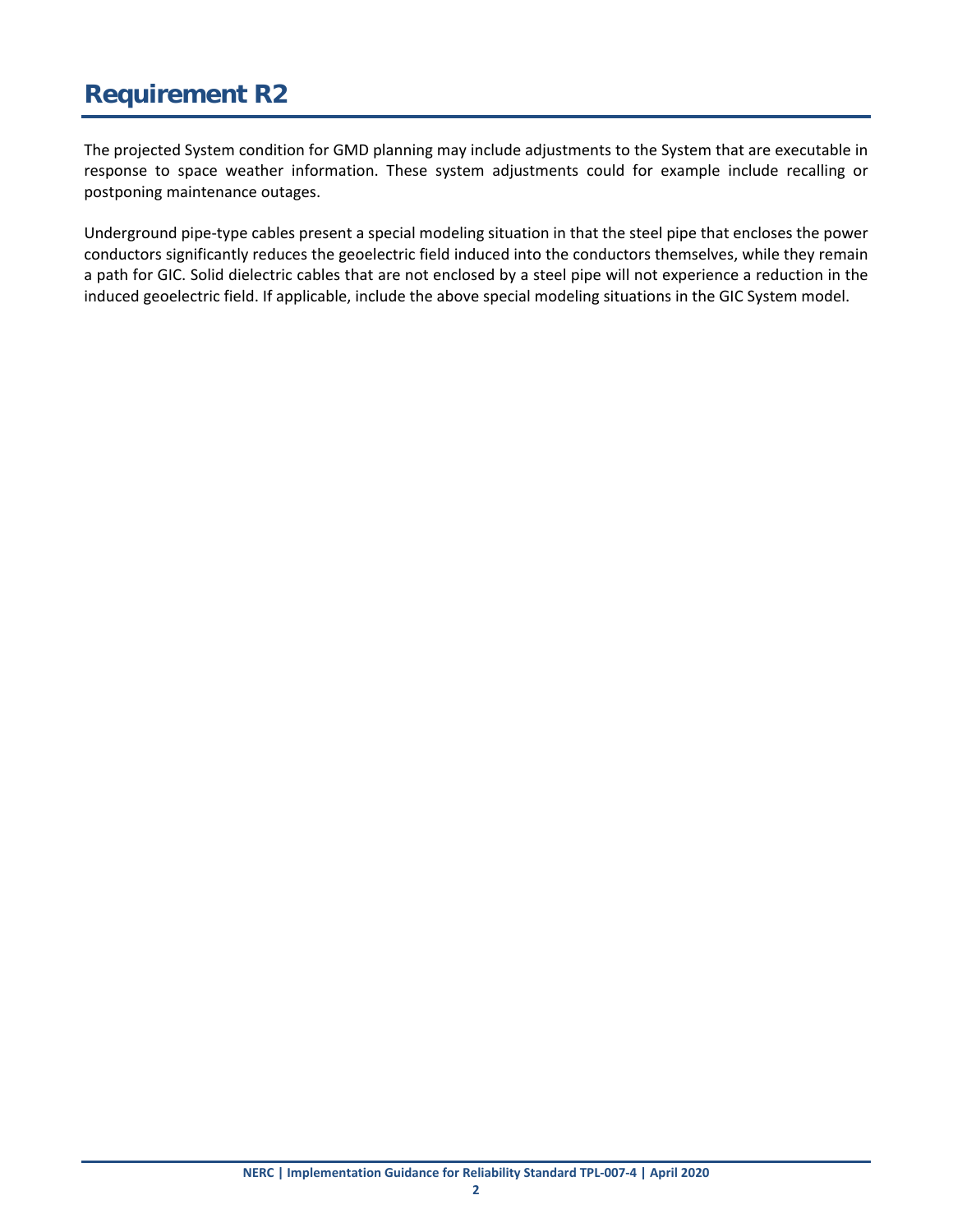<span id="page-6-0"></span>Requirement R3 allows a responsible entity the flexibility to determine the System steady state voltage criteria for System steady state performance in Table 1: Steady State Planning GMD Event found in TPL-007-4. Steady state voltage limits are an example of System steady state performance criteria.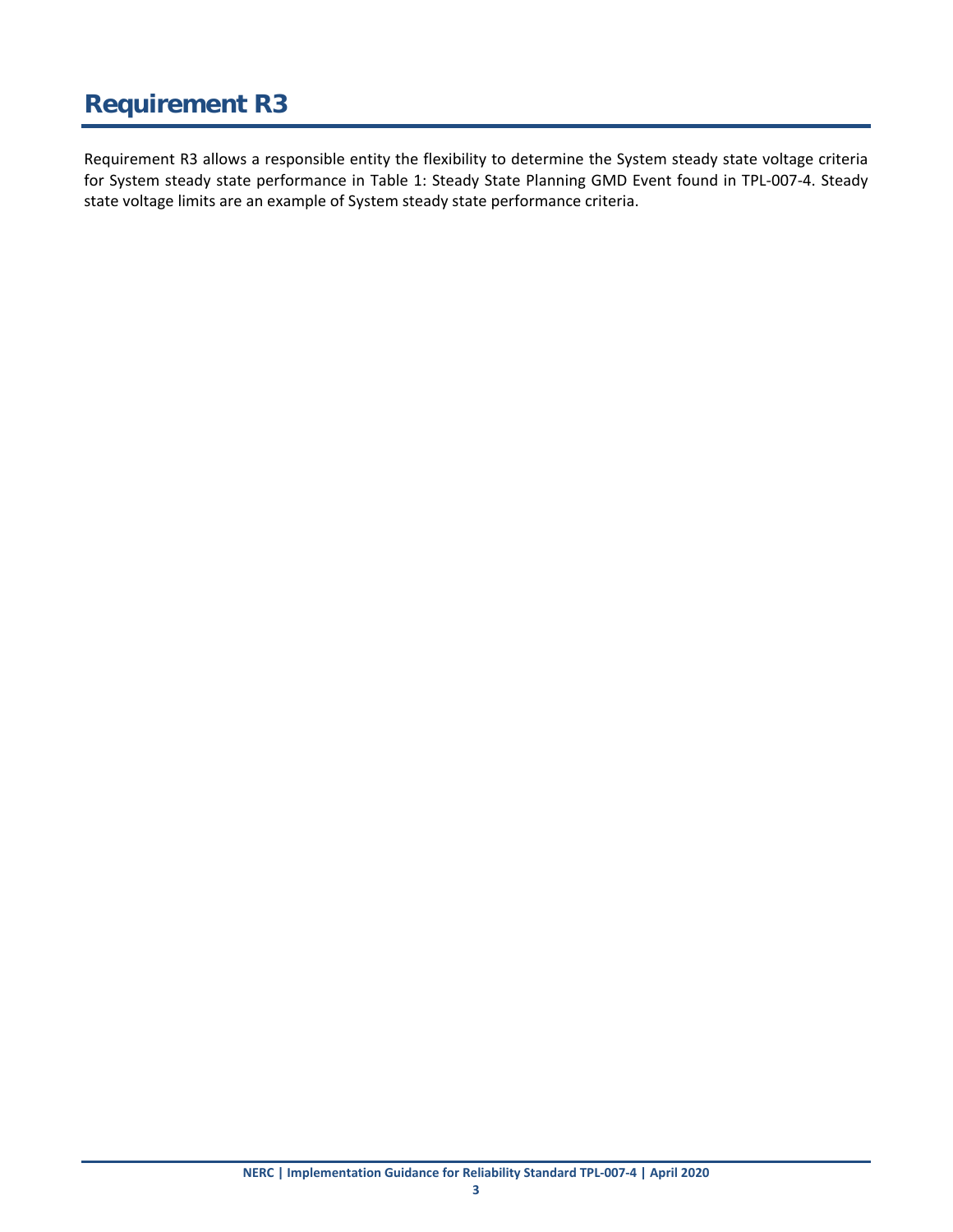<span id="page-7-0"></span>Distribution of benchmark GMD Vulnerability Assessment results provides a means for sharing relevant information with other entities responsible for planning reliability. Consider impact on neighboring systems when evaluating GIC study results.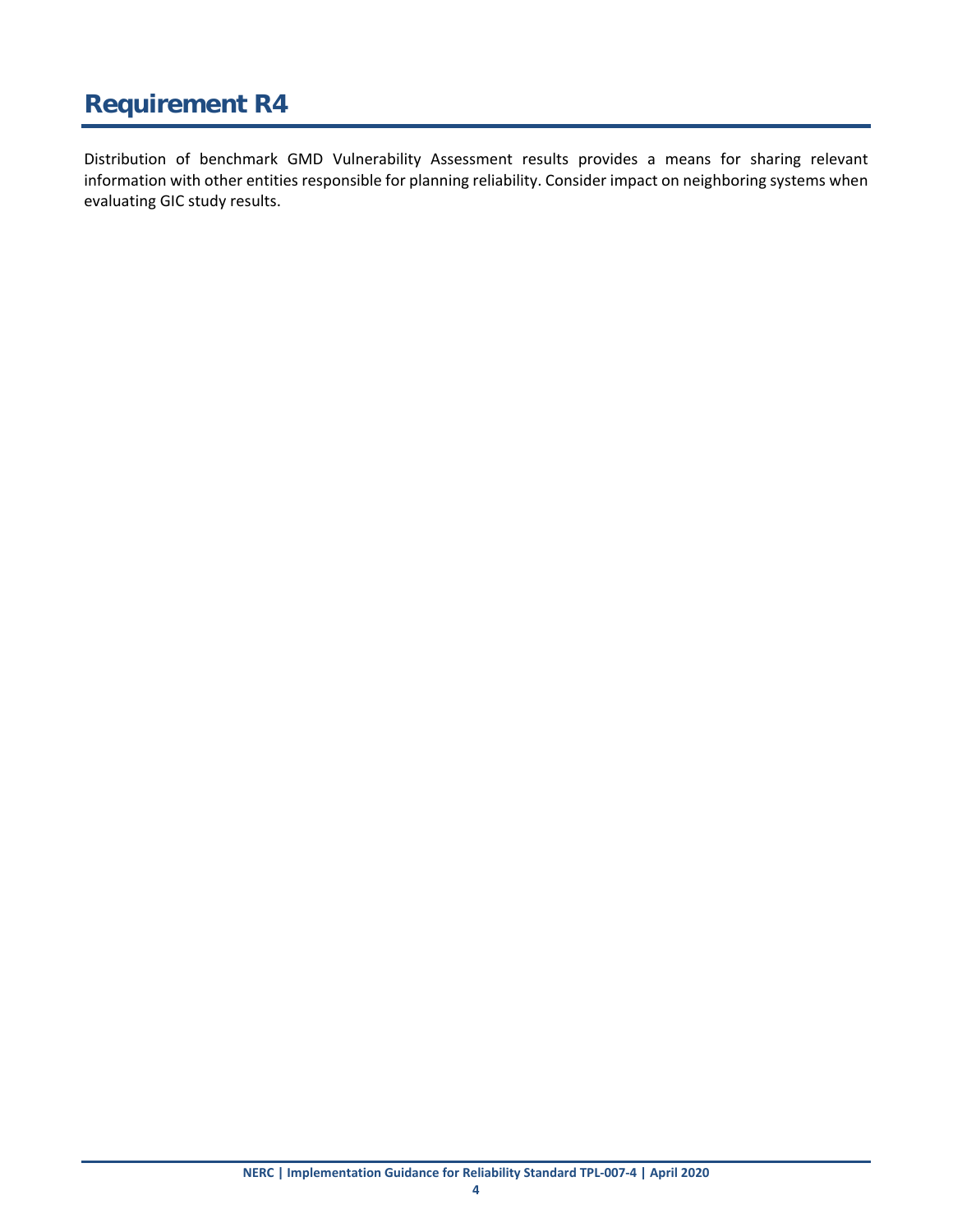<span id="page-8-0"></span>The maximum effective GIC value provided in Part 5.1 is used for the benchmark thermal impact assessment. Only those transformers that experience an effective GIC value of 75 A or greater per phase require evaluation in Requirement R6.

A Transmission Owner or Generator Owner that desires GIC(t) may request it from the responsible entity. The responsible entity shall provide GIC(t) upon request once GIC has been calculated, but no later than 90 calendar days after receipt of a request from the owner and after completion of Requirement R5, Part 5.1 (see Requirement R5).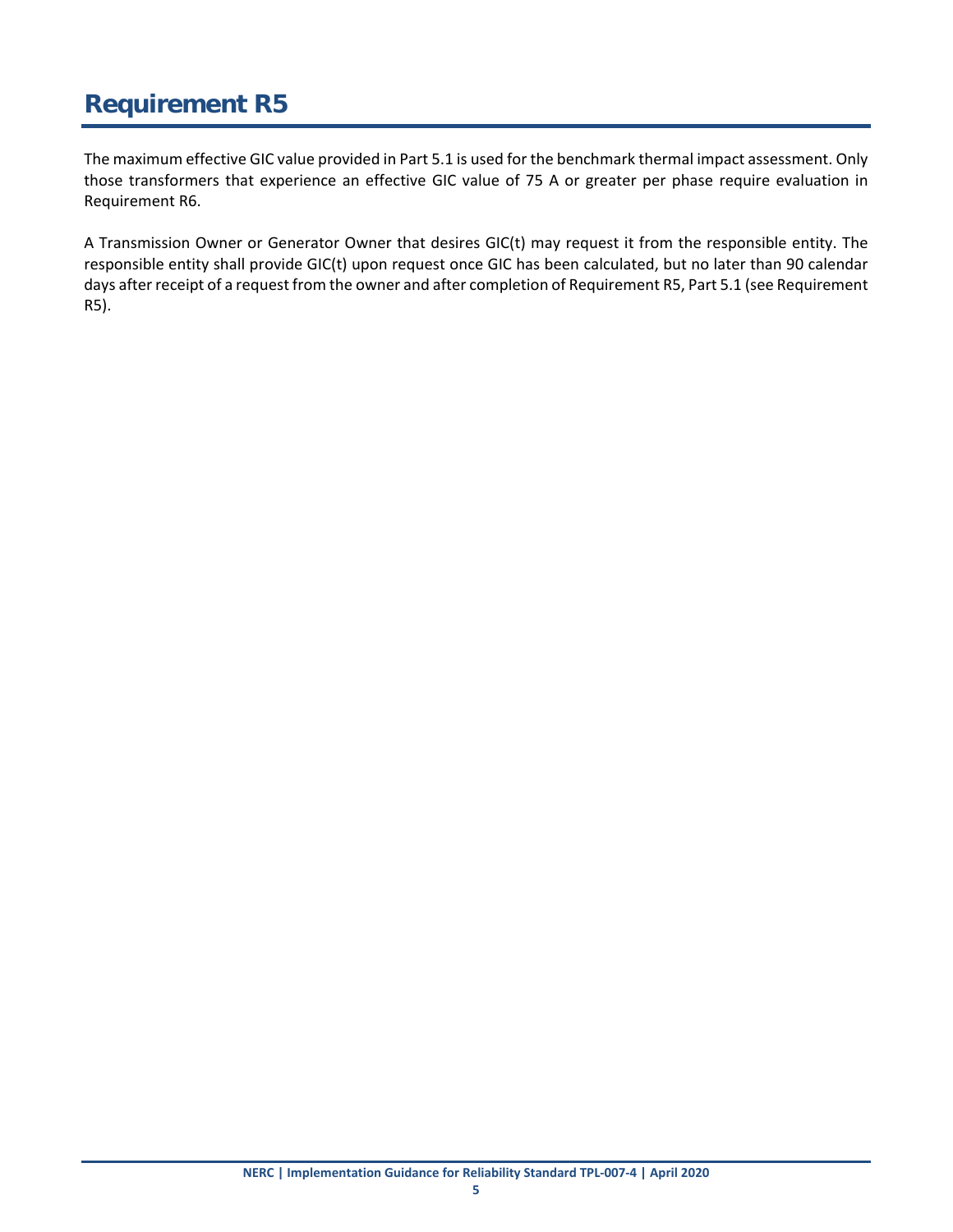<span id="page-9-0"></span>ERO Enterprise-Endorsed Implementation Guidance for conducting the thermal impact assessment of a power transformer is presented in the *Transformer Thermal Impact Assessment White Paper*, October 2016 [4].

Transformers are exempt from the benchmark thermal impact assessment requirement if the effective GIC value for the transformer is less than 75 A per phase, as determined by a GIC analysis of the System. A documented design specification exceeding this value is also a justifiable threshold criterion that exempts a transformer from Requirement R6.

The benchmark thermal impact assessment of a power transformer may be based on manufacturer-provided GIC capability curves, thermal response simulation, thermal impact screening, or other technically justified means. The benchmark thermal impact assessment shall be based on the effective GIC flow information (see Requirement R6). For additional information, refer to the above referenced white paper and the *Screening Criterion for Transformer Thermal Impact Assessment White Paper*, October 2017 [5].

Approaches for conducting the thermal impact assessment of transformers for the benchmark event are presented in the *Transformer Thermal Impact Assessment White Paper*, October 2017 [6].

Thermal impact assessments for the benchmark event are provided to the responsible entity, as determined in Requirement R1, so that identified issues can be included in the GMD Vulnerability Assessment (Requirement R4) and the Corrective Action Plan (CAP) (Requirement R7) as necessary.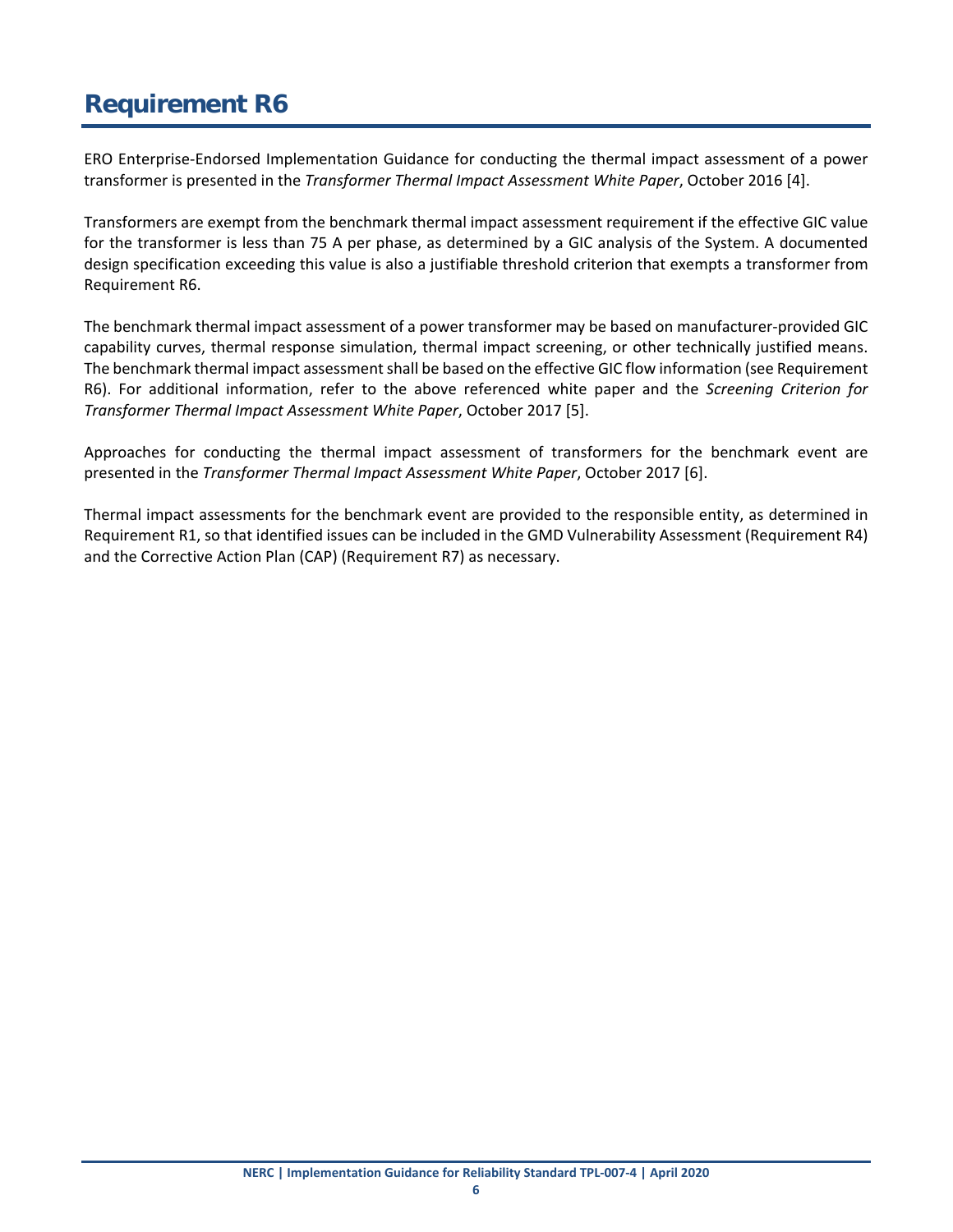<span id="page-10-0"></span>This requirement addresses directives in FERC Order No. 830 for establishing CAP deadlines associated with GMD Vulnerability Assessments. In FERC Order No. 830, FERC directed revisions to TPL-007 such that CAPs are developed within one year from the completion of GMD Vulnerability Assessments (P 101). Furthermore, FERC directed NERC to establish implementation deadlines after the completion of the CAP as follows (P 102):

- Two years for non-hardware mitigation; and
- Four years for hardware mitigation.

Part 7.4 requires entities to submit to the CEA a request for extension when implementation of planned mitigation is not achievable within the deadlines established in Part 7.3. Examples of situations beyond the control of the responsible entity include, but are not limited to:

- Delays resulting from regulatory/legal processes, such as permitting;
- Delays resulting from stakeholder processes required by tariff;
- Delays resulting from equipment lead times; or
- Delays resulting from the inability to acquire necessary Right-of-Way.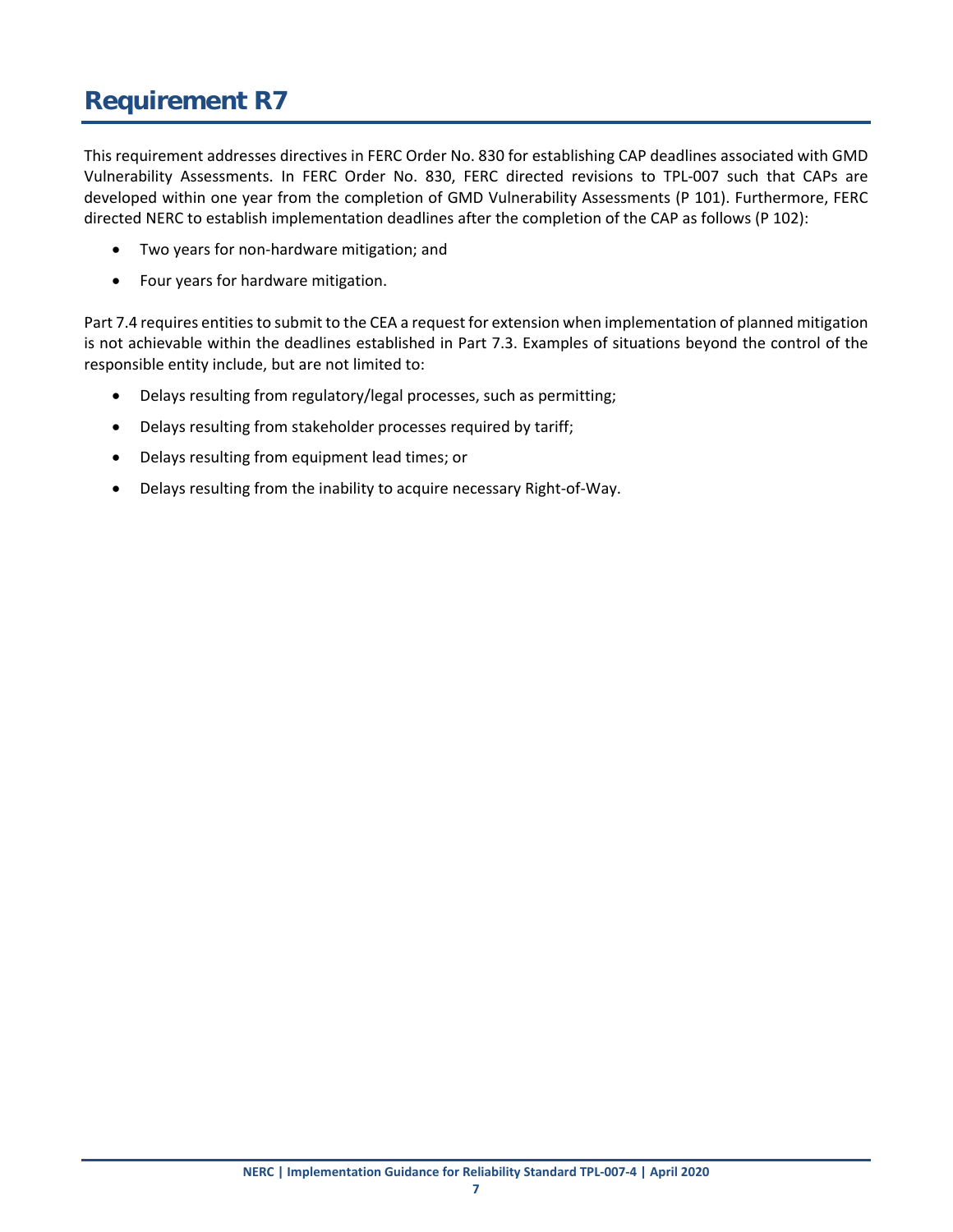### <span id="page-11-0"></span>**Supplemental GMD Vulnerability Assessment**

The exact spatial extent, local time of occurrence, latitude boundary, number of occurrences during a GMD event, and geoelectric field characteristics (amplitude and orientation) inside/outside the local enhancement cannot yet be scientifically determined.

TPL-007-4 provides flexibility in applying the supplemental GMD event to the planning area. This guide provides examples of approaches and boundaries to apply the supplemental event based on what is presently understood on localized enhancements. As provided in the standard (Attachment 1) "Other methods to adjust the benchmark GMD event analysis to account for the localized geoelectric field enhancement of the supplemental GMD event" may be used.

- 1. Spatial extent considerations:
	- a. Apply a local geoelectric field enhancement consistent with available recordings of past events, e.g., greater than or equal to 100 km (West-East) by 100 km (North-South). Additional analysis may be performed by varying the spatial extent. Note that the 100 km North-South spatial extent is better understood than the West-East length, which could be 500 km or more; or
	- b. Apply the peak geoelectric field for the supplemental GMD event (12 V/km scaled to the planning area) over the entire planning area. Note that this implies studying a GMD event rarer than 1-in-100 years.
- 2. Geoelectric field inside the local enhancement considerations:
	- a. Amplitude: 12 V/km (scaled to the planning area); and
	- b. Orientation: West-East (geomagnetic reference). Additional analysis may be performed varying the orientation of the geoelectric field.
- 3. Geoelectric field outside<sup>[1](#page-11-1)</sup> the local enhancement consideration:
	- a. Amplitude: Greater than or equal to 1.2 V/km (scaled to the planning area); i.e., an order of magnitude smaller than the field inside the local enhancement; and
	- b. Orientation: West-East (geomagnetic reference). Additional analysis may be performed varying the orientation of the geoelectric field.
- 4. Position of the local enhancement considerations:
	- a. Use engineering judgement to position the local enhancement on critical areas of the system. For example, the benchmark vulnerability assessment may identify areas with depressed voltages, lack of dynamic reactive reserves, large GIC flows through transformers, etc. Impactsto critical infrastructure or other externalities may also be considered; or
	- b. Systematically move the position of the local enhancement throughout the entire planning area.

The schematic in Figure 1 illustrates an example of applying the supplemental GMD event. The local enhancement is 100 km by 100 km, the geoelectric field inside the local enhancement is 12 V/km (scaled to the planning area) with West-East orientation, and the geoelectric field outside the local enhancement is 1.2 V/km (scaled to the planning area) with a West-East orientation.

<span id="page-11-1"></span><sup>&</sup>lt;sup>1</sup> The characteristics of the geoelectric field outside the local enhancement, for example amplitude, orientation, and spatial extent, are still being reviewed by the scientific community.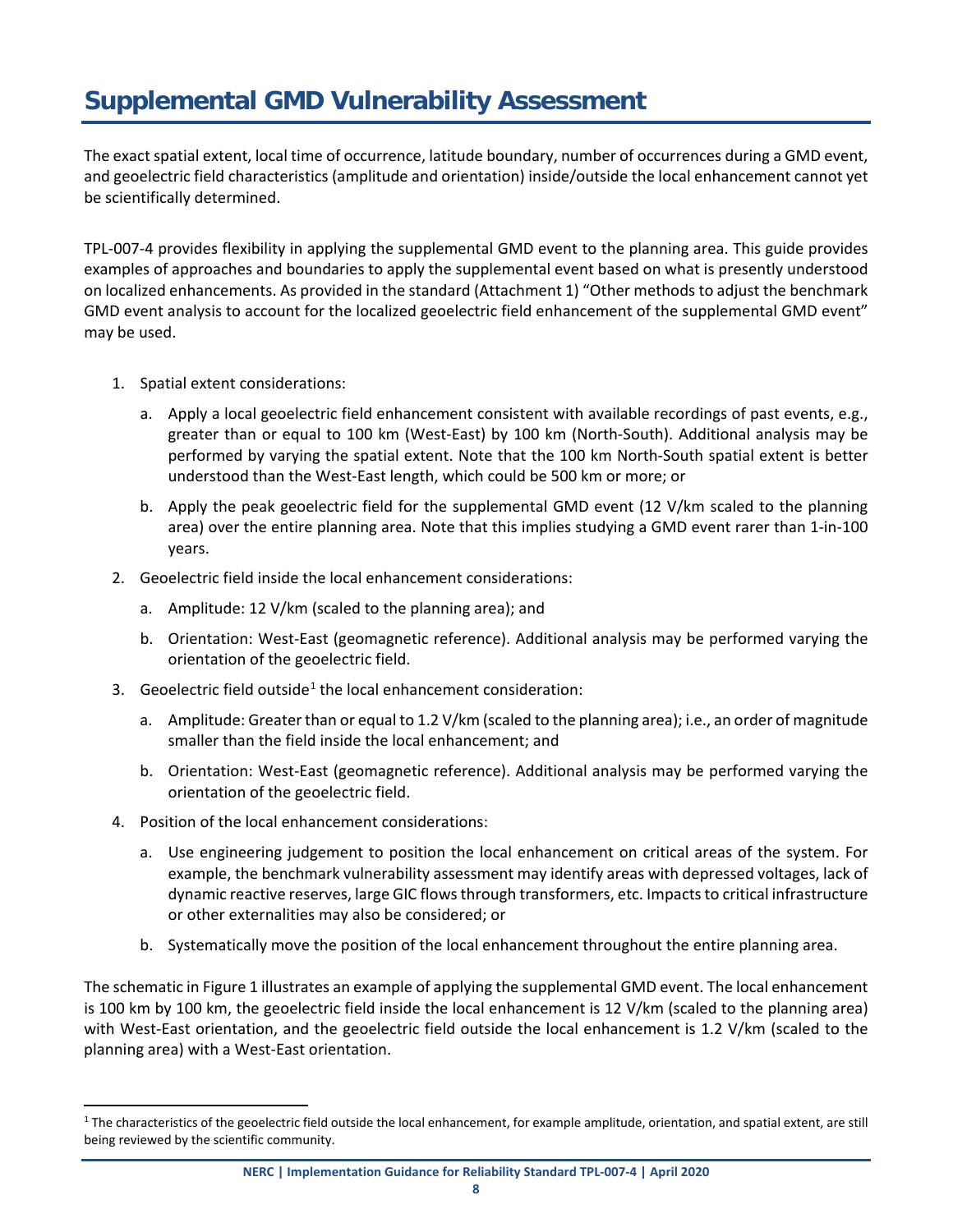

Figure 1. An Example of Applying the Supplemental Event.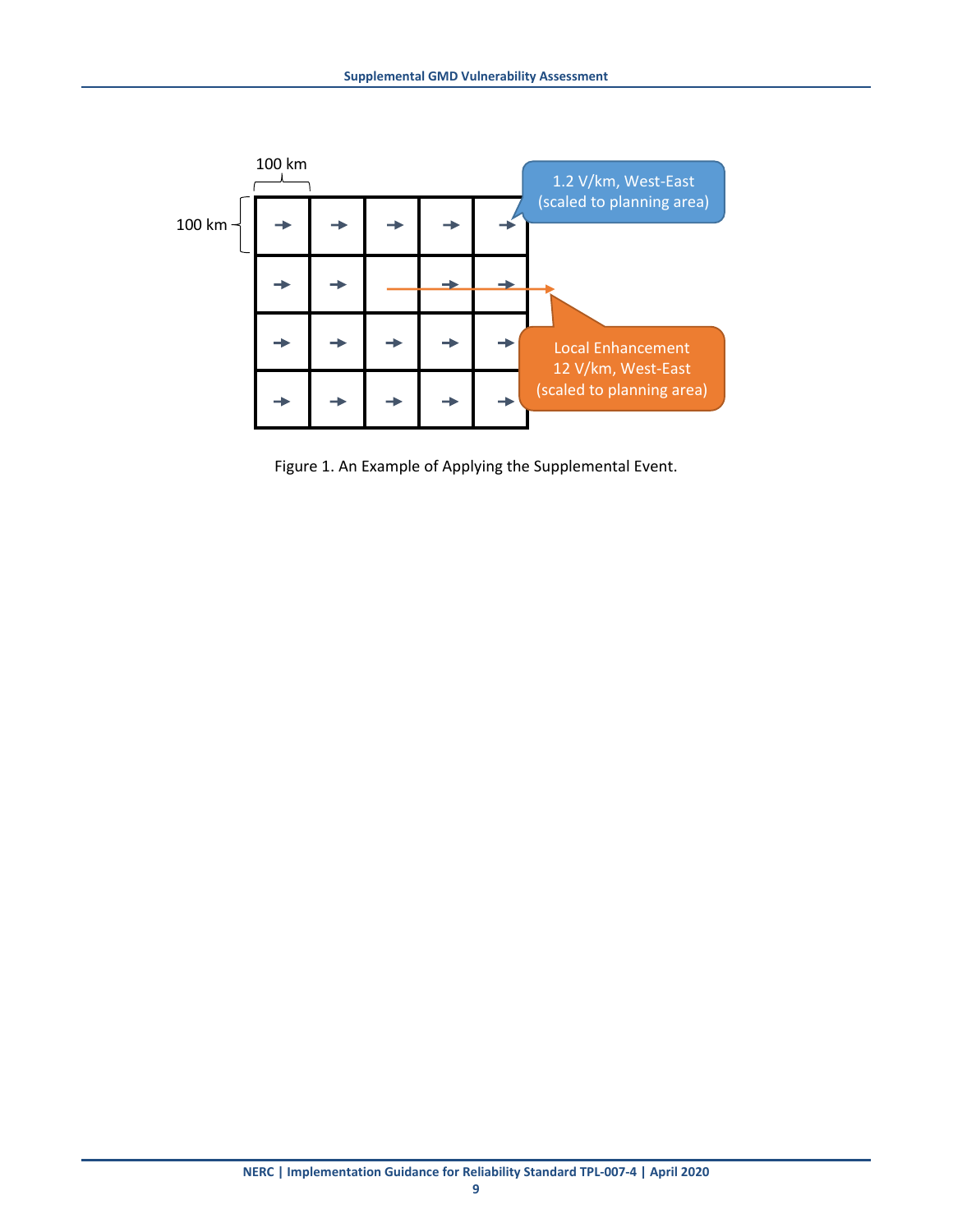<span id="page-13-0"></span>Distribution of supplemental GMD Vulnerability Assessment results provides a means for sharing relevant information with other entities responsible for planning reliability. Consider impact on neighboring systems when evaluating GIC study results.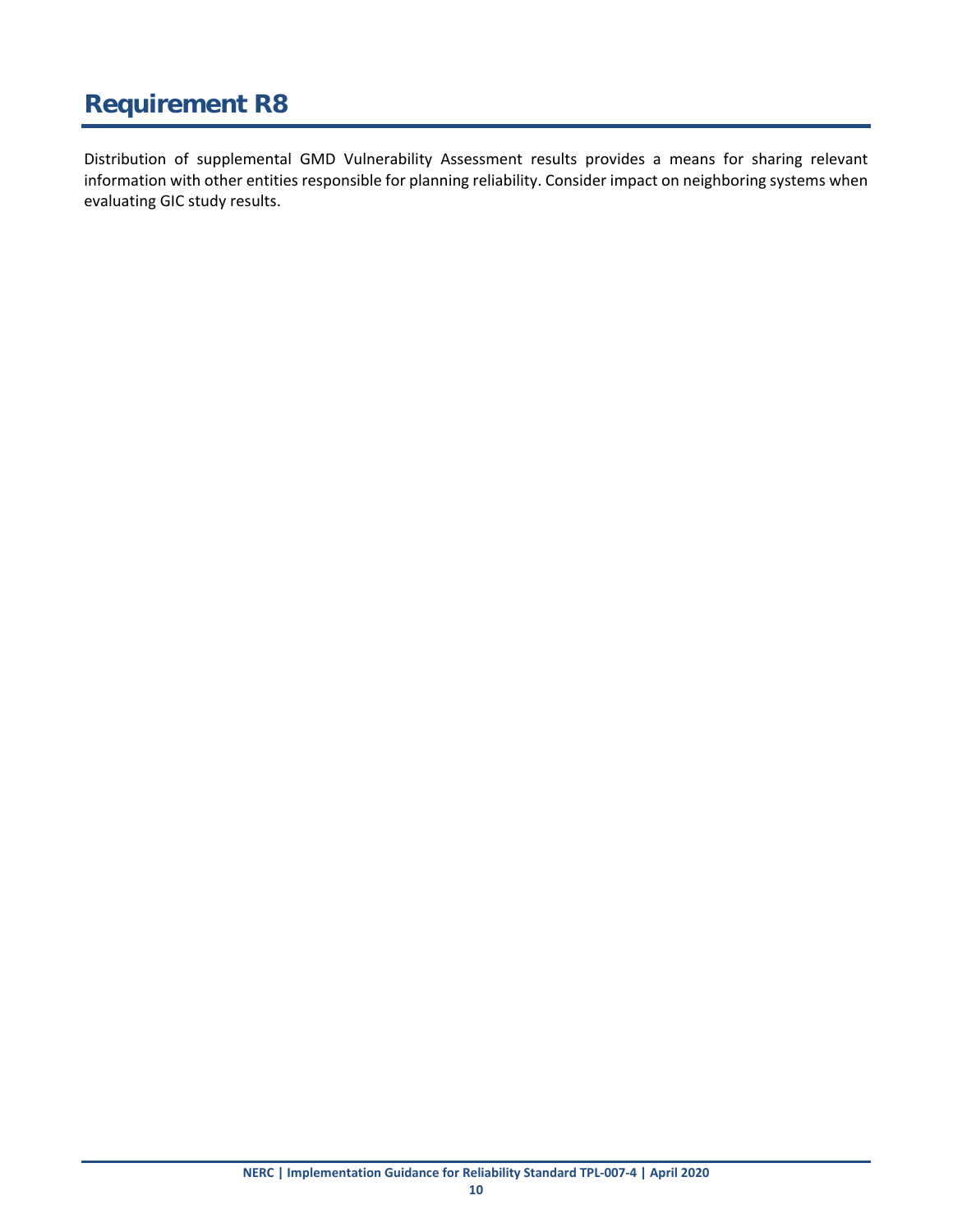<span id="page-14-0"></span>The maximum effective GIC value provided in Part 9.1 is used for the supplemental thermal impact assessment. Only those transformers that experience an effective GIC value of 85 A or greater per phase require evaluation in Requirement R10.

A Transmission Owner or Generator Owner that desires GIC(t) may request it from the responsible entity. The responsible entity shall provide GIC(t) upon request once GIC has been calculated, but no later than 90 calendar days after receipt of a request from the owner and after completion of Requirement R9, Part 9.1 (see Requirement R9).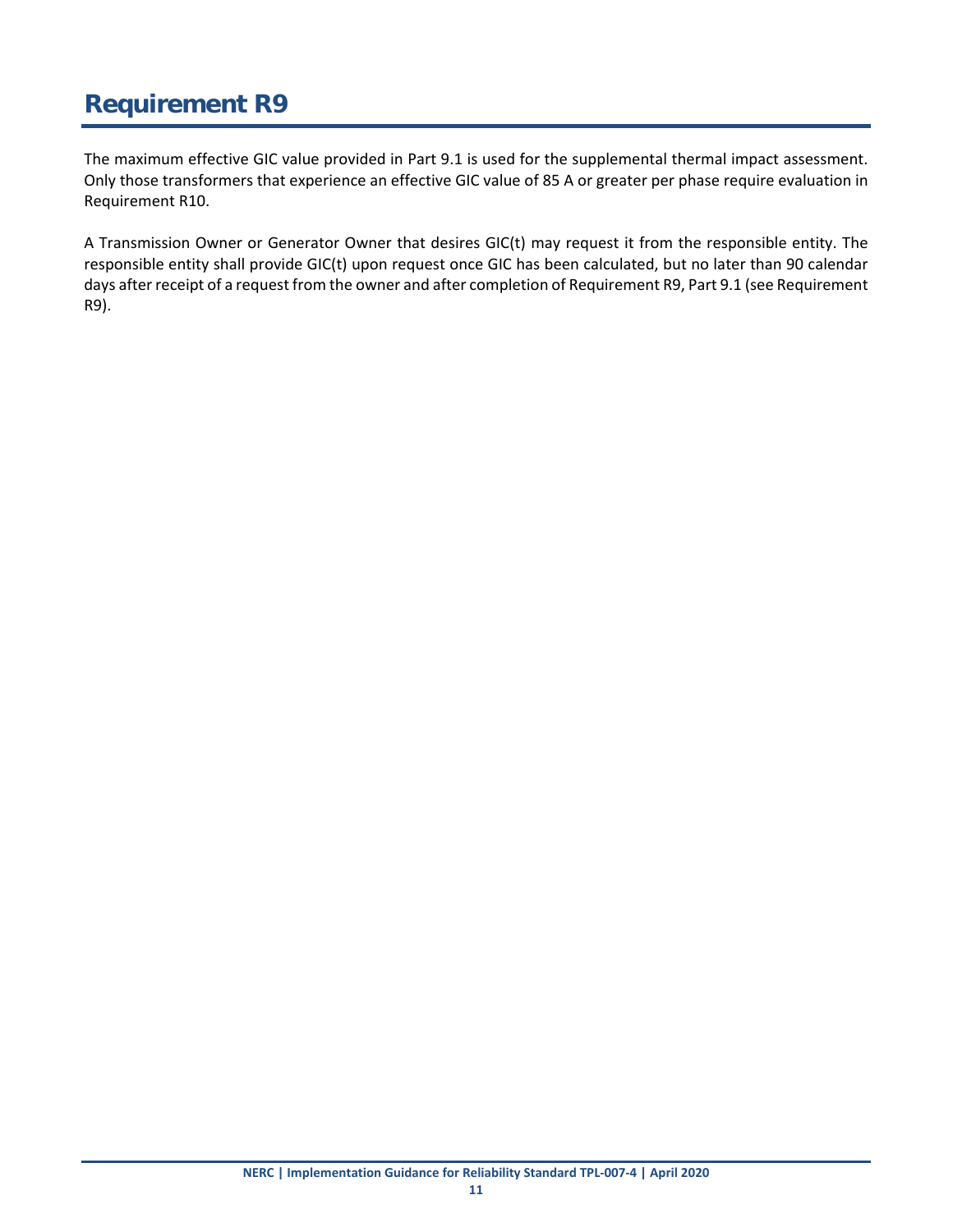<span id="page-15-0"></span>ERO Enterprise-Endorsed Implementation Guidance for conducting the thermal impact assessment of a power transformer is presented in the *Transformer Thermal Impact Assessment White Paper*, October 2016 [4].

Transformers are exempt from the supplemental thermal impact assessment requirement if the effective GIC value for the transformer is less than 85 A per phase, as determined by a GIC analysis of the System. A documented design specification exceeding this value is also a justifiable threshold criterion that exempts a transformer from Requirement R10.

The supplemental thermal impact assessment of a power transformer may be based on manufacturer-provided GIC capability curves, thermal response simulation, thermal impact screening, or other technically justified means. The supplemental thermal impact assessment shall be based on the effective GIC flow information (see Requirement R10). For additional information, refer to the above referenced white paper and the *Screening Criterion for Transformer Thermal Impact Assessment White Paper*, October 2017 [5].

Approaches for conducting the thermal impact assessment of transformers for the supplemental event are presented in the *Transformer Thermal Impact Assessment White Paper*, October 2017 [6].

Thermal impact assessments for the supplemental event are provided to the responsible entity, as determined in Requirement R1, so that identified issues can be included in the GMD Vulnerability Assessment (R8) and the Corrective Action Plan (R11) as necessary.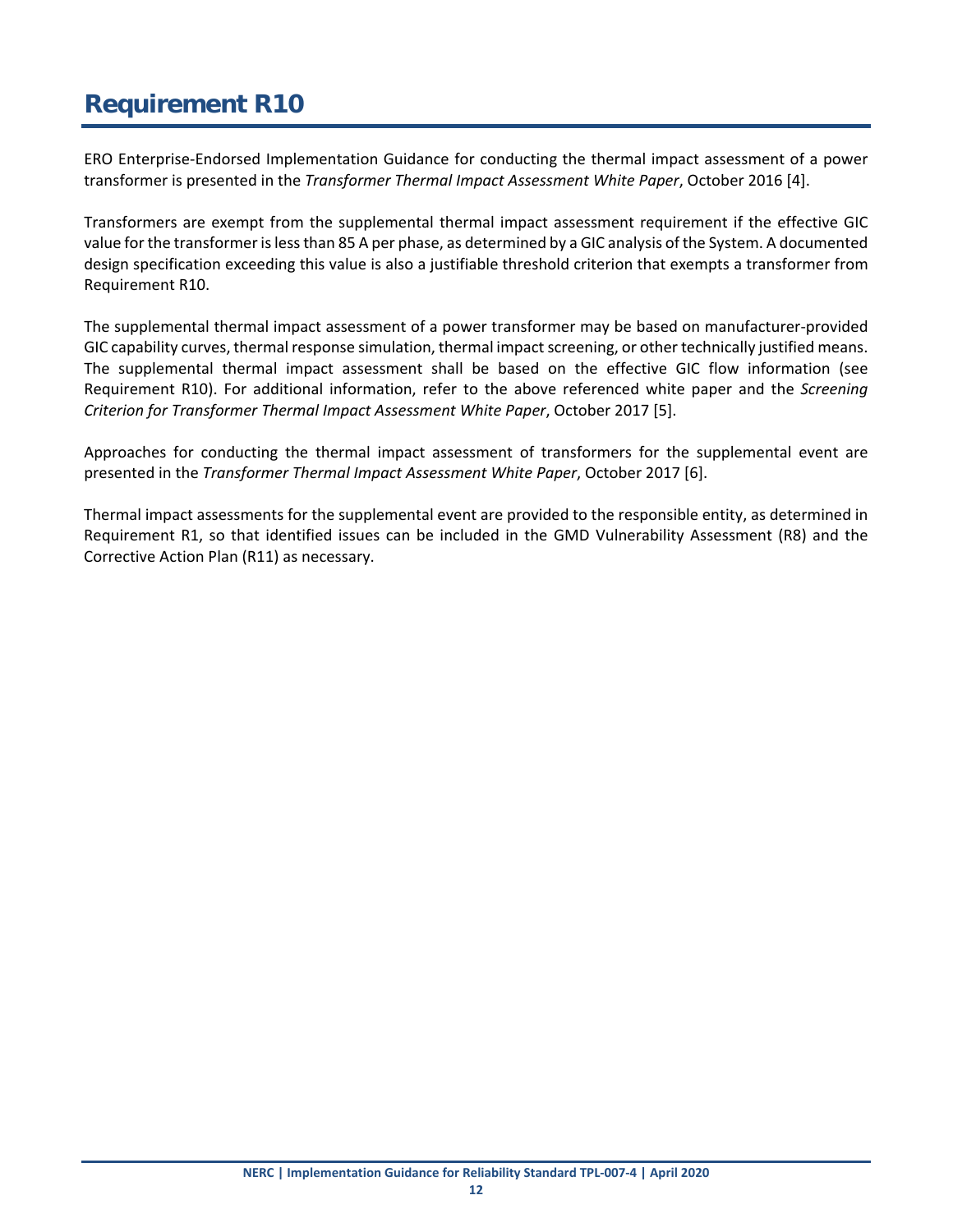<span id="page-16-0"></span>This requirement addresses directives in FERC Order No. 851 to develop and submit modifications to Reliability Standard TPL-007-2 (and TPL-007-3) to require corrective action plans for assessed supplemental GMD event vulnerabilities. This requirement is analogous to Requirement R7, such that CAPs are developed within one year from the completion of supplemental GMD Vulnerability Assessments and establishes implementation deadlines after the completion of the CAP as follows:

- Two years for non-hardware mitigation; and
- Four years for hardware mitigation.

Part 11.4 requires entities to submit to the CEA a request for extension when implementation of planned mitigation is not achievable within the deadlines established in Part 11.3. Examples of situations beyond the control of the responsible entity include, but are not limited to:

- Delays resulting from regulatory/legal processes, such as permitting;
- Delays resulting from stakeholder processes required by tariff;
- Delays resulting from equipment lead times; or
- Delays resulting from the inability to acquire necessary Right-of-Way.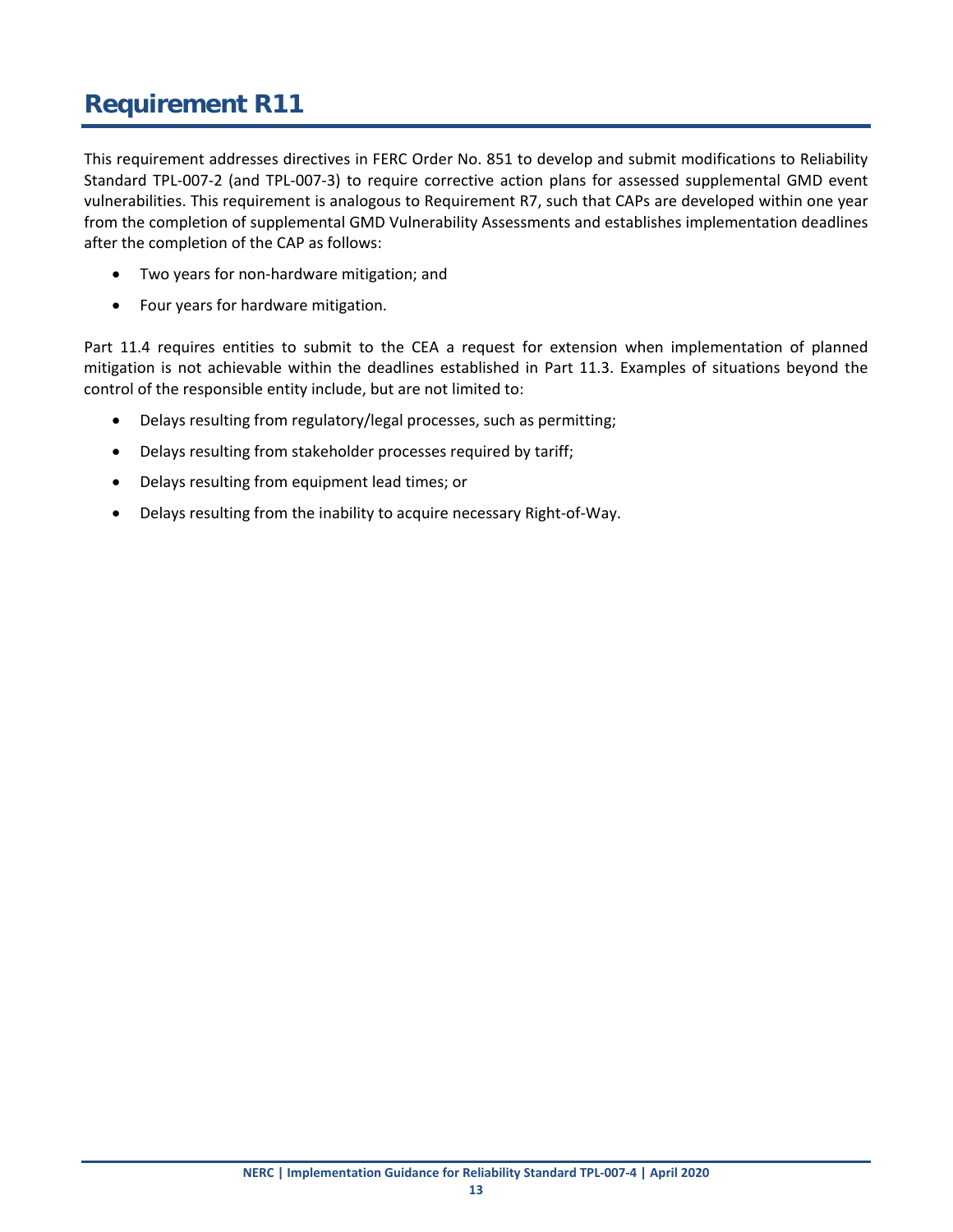<span id="page-17-0"></span>Responsible entities can consider the guidance found in NERC Rules of Procedure Section 1600 Data Request for the collection of GMD Data.<sup>[2](#page-17-1)</sup>

**NERC | Implementation Guidance for Reliability Standard TPL-007-4 | April 2020**

<span id="page-17-1"></span> $2$  As of November 2019, a draft copy can be found at:

[https://www.nerc.com/comm/PC/Geomagnetic%20Disturbance%20Task%20Force%20GMDTF%202013/GMD\\_Data\\_Reporting\\_](https://www.nerc.com/comm/PC/Geomagnetic%20Disturbance%20Task%20Force%20GMDTF%202013/GMD_Data_Reporting_Instruction_draft.docx) Instruction draft.docx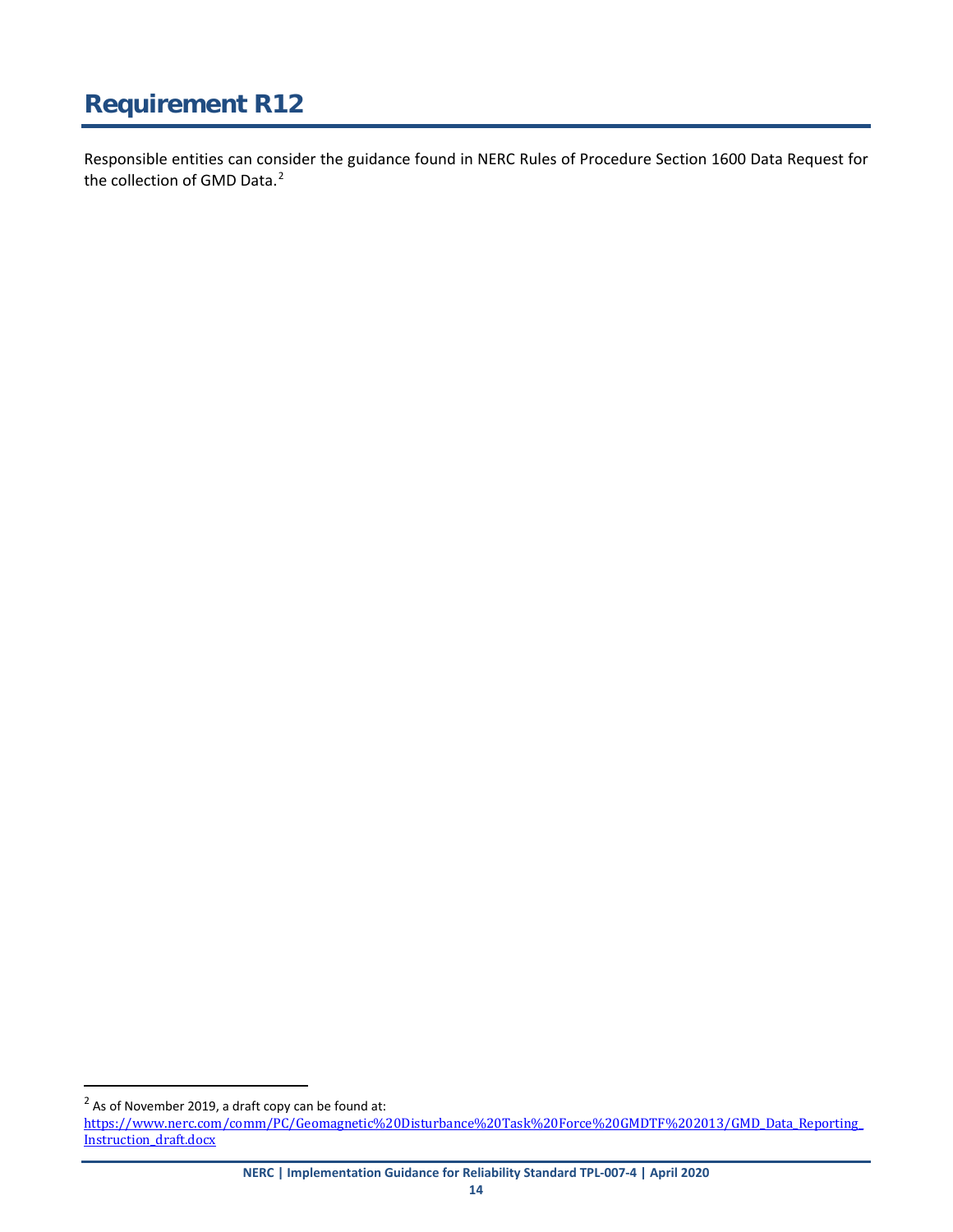<span id="page-18-0"></span>Responsible entities can consider the guidance found in NERC Rules of Procedure Section 1600 Data Request for the collection of GMD Data.<sup>[3](#page-18-1)</sup>

The following map shows locations of magnetometers operated by U.S. Geological Survey (USGS) and Natural Resources Canada (NRCan). For a full listing refer to *International Real-Time Magnetic Observatory Network* [7].



Additional data could be found at research institutions and academic universities or other entities with installed magnetometers.

The *INTERMAGNET Technical Reference Manual*, Version 4.6, 2012 [8] provides equipment specifications and data format protocols.

**NERC | Implementation Guidance for Reliability Standard TPL-007-4 | April 2020**

<span id="page-18-1"></span> $3$  As of November 2019, a draft copy can be found at:

[https://www.nerc.com/comm/PC/Geomagnetic%20Disturbance%20Task%20Force%20GMDTF%202013/GMD\\_Data\\_Reporting\\_](https://www.nerc.com/comm/PC/Geomagnetic%20Disturbance%20Task%20Force%20GMDTF%202013/GMD_Data_Reporting_Instruction_draft.docx) Instruction draft.docx